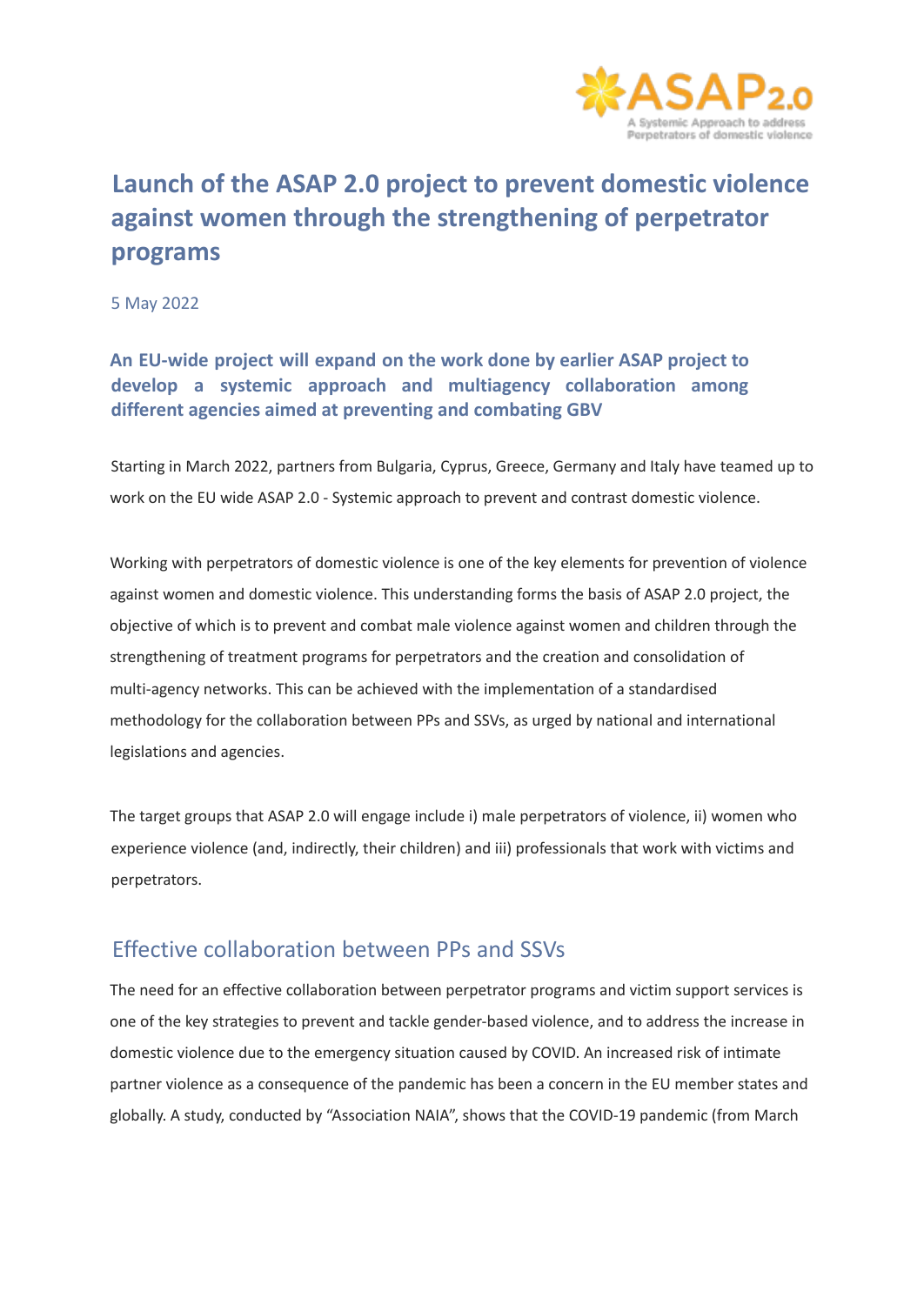

roetrators of domestic violence

2020 to March 2021) has put new challenges to women victims of domestic violence and aggravated their economic and social situation. Among the factors that led to an increase of VAW and DV during the Pandemic, a study commissioned by the EU Parliament mentions: Increased contact between perpetrators and victims Increase in intensity and frequency of incidents of violence (especially in Italy and Greece). The increased contact between victims and perpetrators during COVID-19 lockdowns requires a systemic approach to the situation, and a constant and joint monitoring. assessment and evaluation from both sides.

One of the main challenges faced by service providers during covid was that the shift to online work made it problematic to accurately identify and assess risk and protective measures for victims. Where collaboration between service providers and other stakeholders took place, it helped in developing constructive solutions to manage the cases. It is in this context that the ASAP 2.0 project focuses on the prevention of gender-based violence by addressing masculinities and engagement of men and boys.

### Upscaling the work done with ASAP project

ASAP 2.0 will develop and upscale the work done within the project "ASAP - A Systemic Approach for Perpetrators". The success of dissemination actions of ASAP highlighted the fact that professionals and stakeholders across Europe believe a collaboration protocol is key to an efficient work with perpetrators and victims and that the protocol should be further developed and implemented in new Countries. As the ASAP protocol was developed before the pandemic, and it does not take into consideration online treatment and online meetings.

As mentioned earlier, new priorities have emerged lately within the work against domestic violence, and it has become important to address online violence, to foster child protection and to consider pandemic occurrences while outlining the best possible perpetrator work while ensuring effectiveness and safety. ASAP 2.0 will therefore extend the areas of competence and practice of the ASAP protocol and ensure that it delivers effective perpetrator work online and ensure safety of women and children in restriction situations. The use of the ASAP protocol and toolkit within the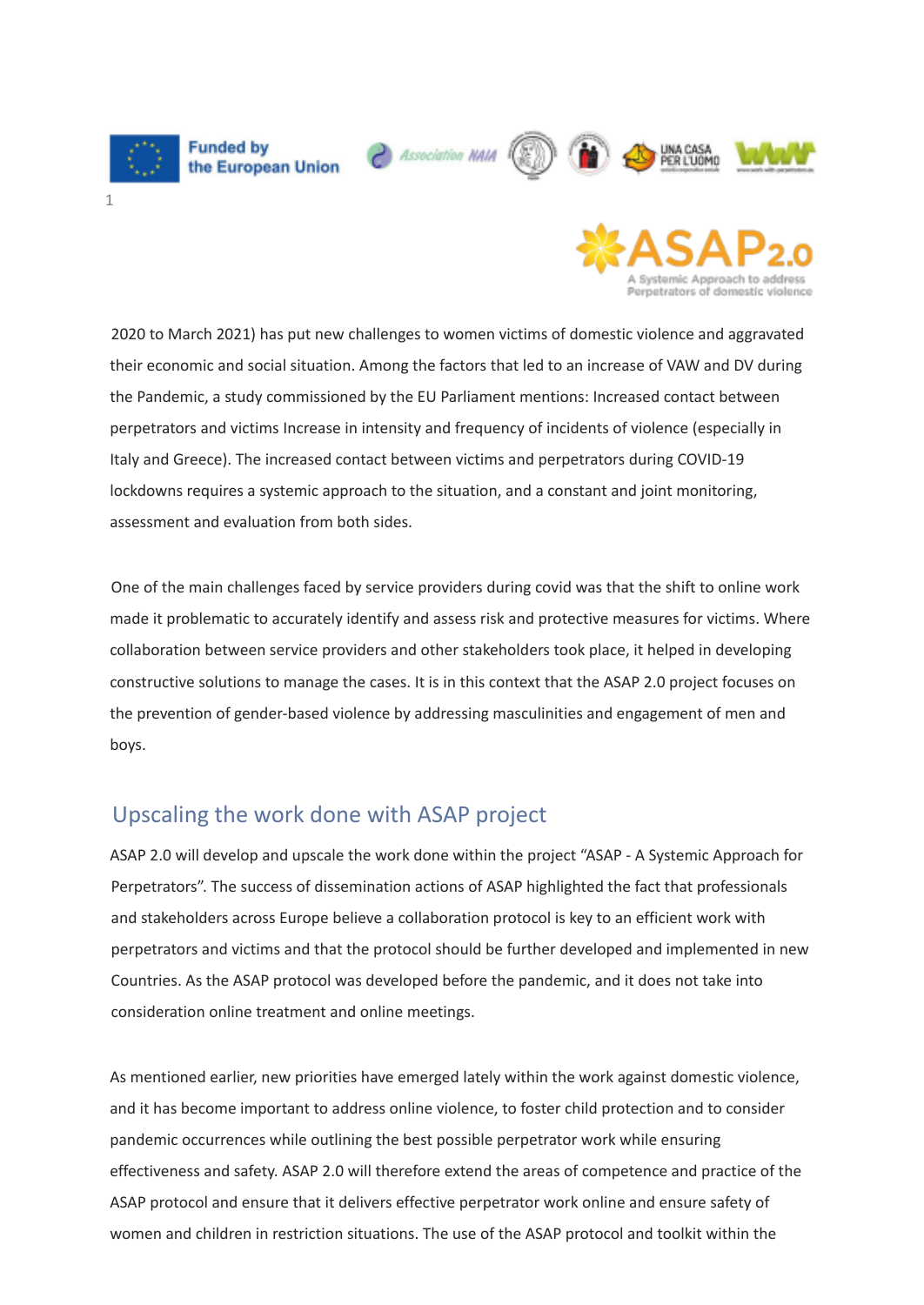

countries previously targeted will also be expanded in terms of geographical coverage, language and knowledge and dissemination in new countries.

"We have made great progress in improving the cooperation between our Victim support service and the Perpetrator program, following the implementation of the ASAP protocol and assessment tools. We expect in ASAP 2 project to update and improve the protocol, including important aspects such as the Covid-19 situation, online work and child protection. It is very important for us to work for multiagency cooperation as well. I am sure that we will be able to present at European level an effective model of coordinated support for victims of gender-based violence and domestic violence, at the end of this project", says Svetla Sivcheva, Chairperson of the Board, Association NAIA.

## About the partnership

etrators of domestic violence

The ASAP 2.0 project is developed by an international, interdisciplinary team consisting of: ● UCPU, Una Casa per l'Uomo, NGO specialised in the prevention and combat of GBV and IPV, Italy ● Association NAIA, NGO in Targovishte region that aims to promote equal rights and opportunities for women and men in all spheres of economic and social life, Bulgaria ● UWAH, NGO active in the promotion and protection of women's and children rights; while also engaging with raising awareness and advocating for human rights at local, national and European level, Greece

● APHVF/SPAVO, Association for the Prevention and Handling of Violence in the Family, is an NGO that provides support to victims and perpetrators of gender-based violence and awareness raising activities for the general public, Cyprus

● WWP EN, the European Network for the Work with Perpetrators of Domestic Violence, Germany and Europe

## Media Contact